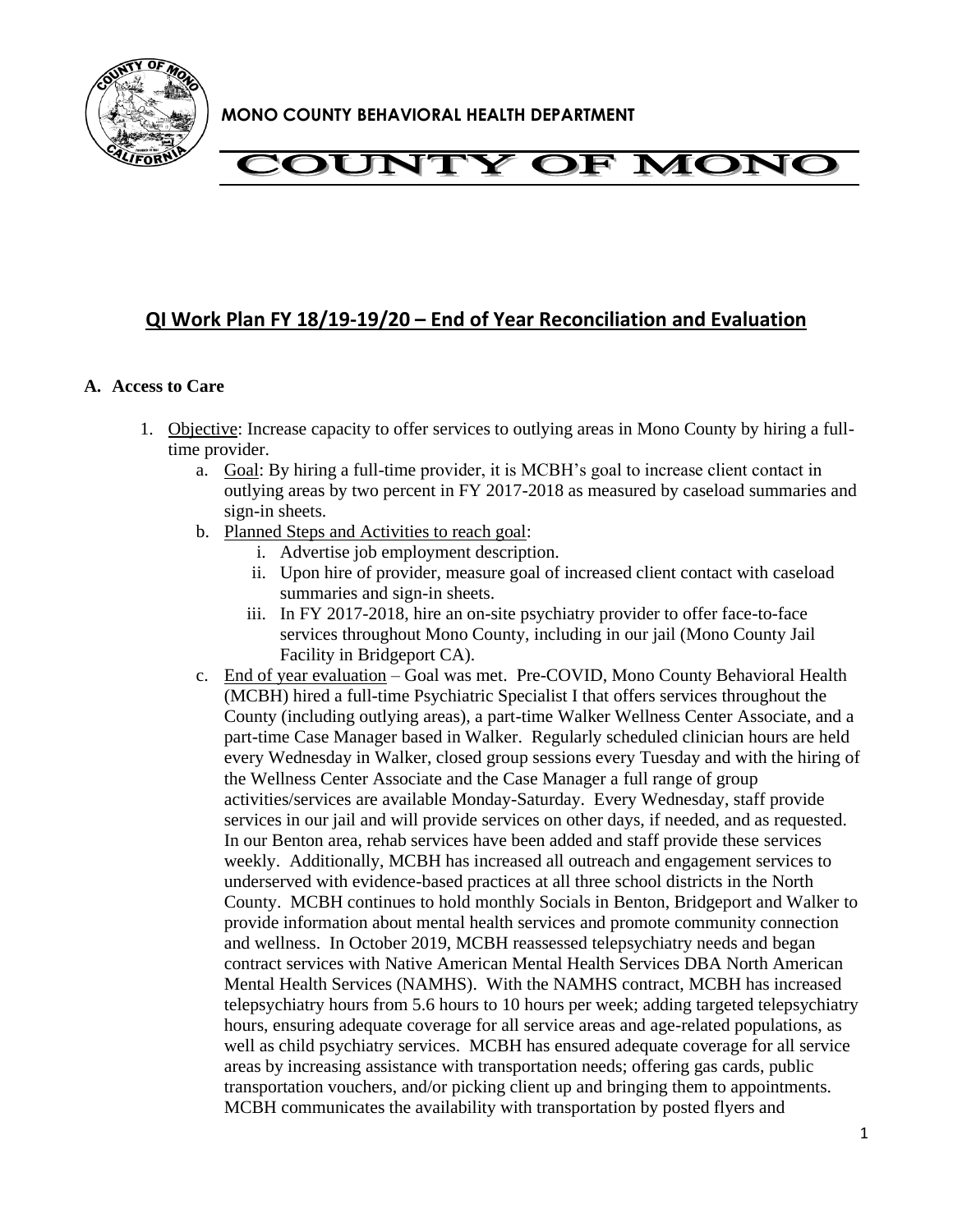

communications, and also via verbal communication by staff with the client. Since the start of 2020, MCBH has hired additional staff, including another Case Manager and another Wellness Center Associate. In April 2020, the Mono County Board of Supervisors approved a proposed restructure/reorganization of MCBH and more positions have been filled, further increasing capacity of offered services in the county. Since the onset of the COVID pandemic, MCBH has adapted to the needs of our clients and community by immediately implementing telehealth services for all clients. Additionally, MCBH has added media presence, Facebook Live/Stay Connected, activity bags, virtual Wellness activities, a Latino Outreach Committee, a "Warm Line" telephone system and community COVID-19 meetings. As of October 2020, three additional employment positions have been posted online and to social media accounts; further increasing our capacity to be able to serve clients and the community.

- 2. Objective: Develop Housing Projects to address state requirements and needs for those with mental illness who have housing insecurity.
	- a. Goal: It is MCBH's goal to have a comprehensive county housing plan for clients with mental illness by November 15, 2019.
	- b. Planned Steps and Activities to reach goal:
		- i. Collaborate on steps needed.
		- ii. Obtain architectural report.
		- iii. Meet with Public Works.
		- iv. Get educated about relevant rules and regulations.
		- v. Discuss next steps on building political will, further research, opportunities for collaboration.
		- vi. Outreach to other Counties to learn more about their supportive housing programs.
		- vii. Contact various County entities, such as: Mammoth Lakes Fire Department, Board of Supervisors, County Counsel, etc.
		- viii. Create presentation outline for Mono County Administrative Officer, Board of Supervisors, and general public.
		- ix. Build rapport and political will; answer questions and listen to concerns.
		- x. Review scope of work/contract with housing project manager.
		- xi. Discuss structural vision and challenges.
		- xii. Meet with Behavioral Health Advisory Board (BHAB) for input, vision, and possible "Not In My Backyard" (NIMBY) discussions/concerns.
	- c. End of year evaluation Goal has been met as listed in the planned steps and activities above, however MCBH will continue this objective in 2021 with an updated goal and updated planned steps and activities to reach goal.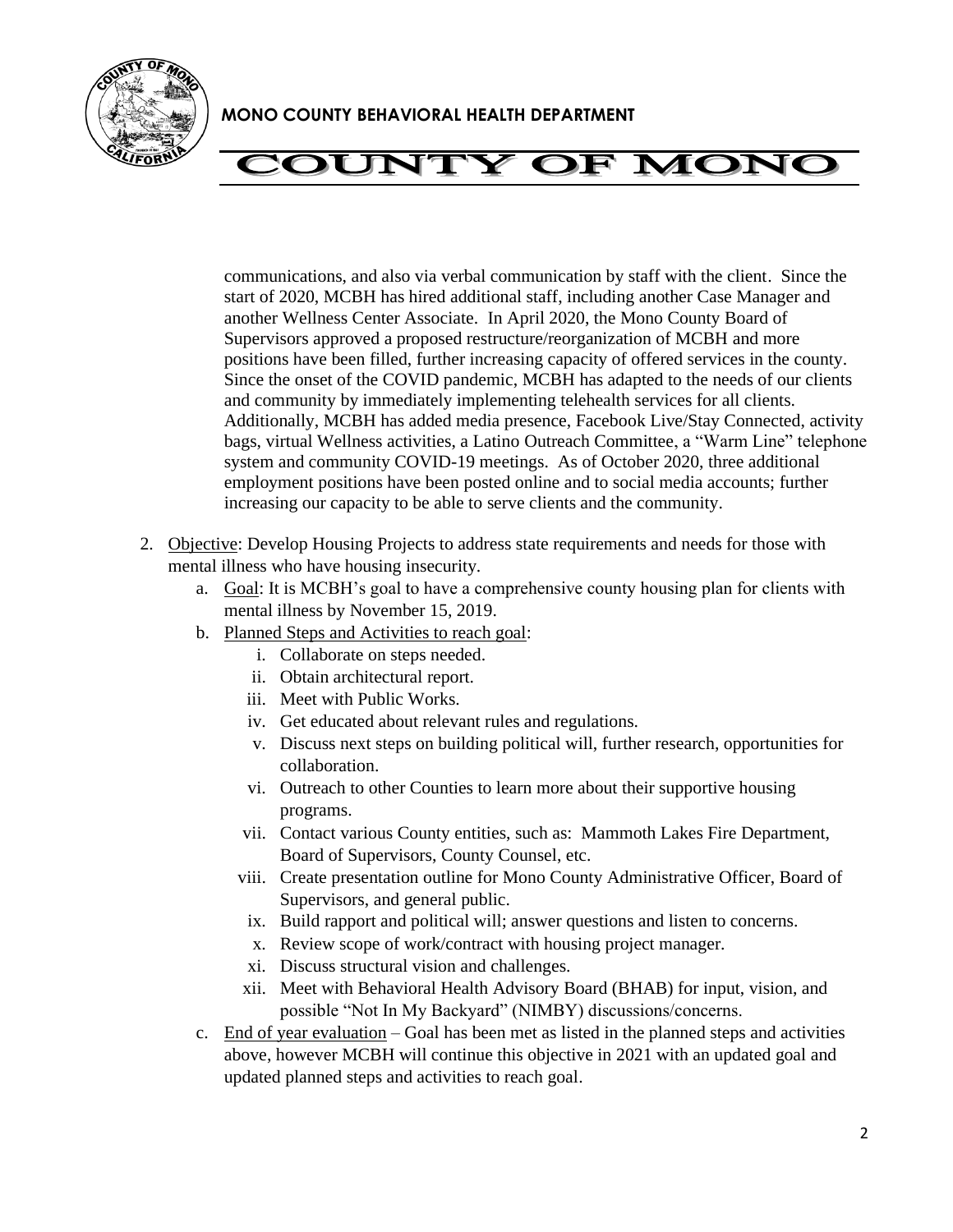

## **'OUNTY OF MONC**

1) South County/Mammoth: For the last three years, Mono County has worked steadily toward the development of an integrated affordable housing and permanent supportive housing project in the Town of Mammoth Lakes. The goal of the envisioned housing development would be to provide 8-12 units of permanent housing for local residents experiencing mental health conditions and provide on-site access to the types of supportive services that we already offer in our County buildings. This model has proven to be effective across the country and has the added benefit of providing all individuals in the housing development with easy access to behavioral health services.

Over the last two years, the County has worked with Integrity Housing, a non-profit affordable housing developer selected through an RFQ process, to identify a site for this housing project. After having significant difficulty identifying a viable site, the County was approached by Town staff in spring 2020 about the potential of partnering on Phase I of The Parcel, which is a planned affordable housing development in the heart of Mammoth Lakes. Mono County staff had previously contacted the Town to ensure Town staff was aware of the County's project. At that time, County staff inquired as to the possibility of working with the Town if the County project appeared to be a reasonable fit. Pending Town Council and Mono County Board of Supervisor direction to continue pursuing a partnership on Phase I of The Parcel, the County is prepared to terminate its predevelopment loan agreement with Integrity Housing and pursue a partnership with the Town and, specifically, Pacific, in lieu of partnering with Integrity.

Public engagement has been central in the County's decision to pursue a permanent supportive housing project in the Town of Mammoth Lakes. Every year, County staff complete the Mental Health Services Act Community Program Planning Process, and every year, the public displays support for permanent supportive housing in the Town. Furthermore, housing is found as a notable need in the Community Health Improvement Plan completed by Mono County Public Health and Mammoth Hospital. This housing project is also supported by the Behavioral Health Advisory Board, which is made up of community members, law enforcement representatives, and other partner agencies. Finally, the Guiding Principles identified through the Plan The Parcel effort align beautifully with the goals of a permanent supportive housing project and the Plan The Parcel document sites supportive services as a potential use for The Parcel.

2) North County/Walker: Walker Small House Project: Due to changes in funding availability related to COVID-19, advice from our fiscal consultant, and questions regarding housing need, this project is currently on hold.

3) Additionally, in August 2019, MCBH began renting a home in Mammoth Lakes to serve as transitional housing. This housing can accommodate up to 4 people, there is a process for referral, a case manager has been assigned responsibility and support for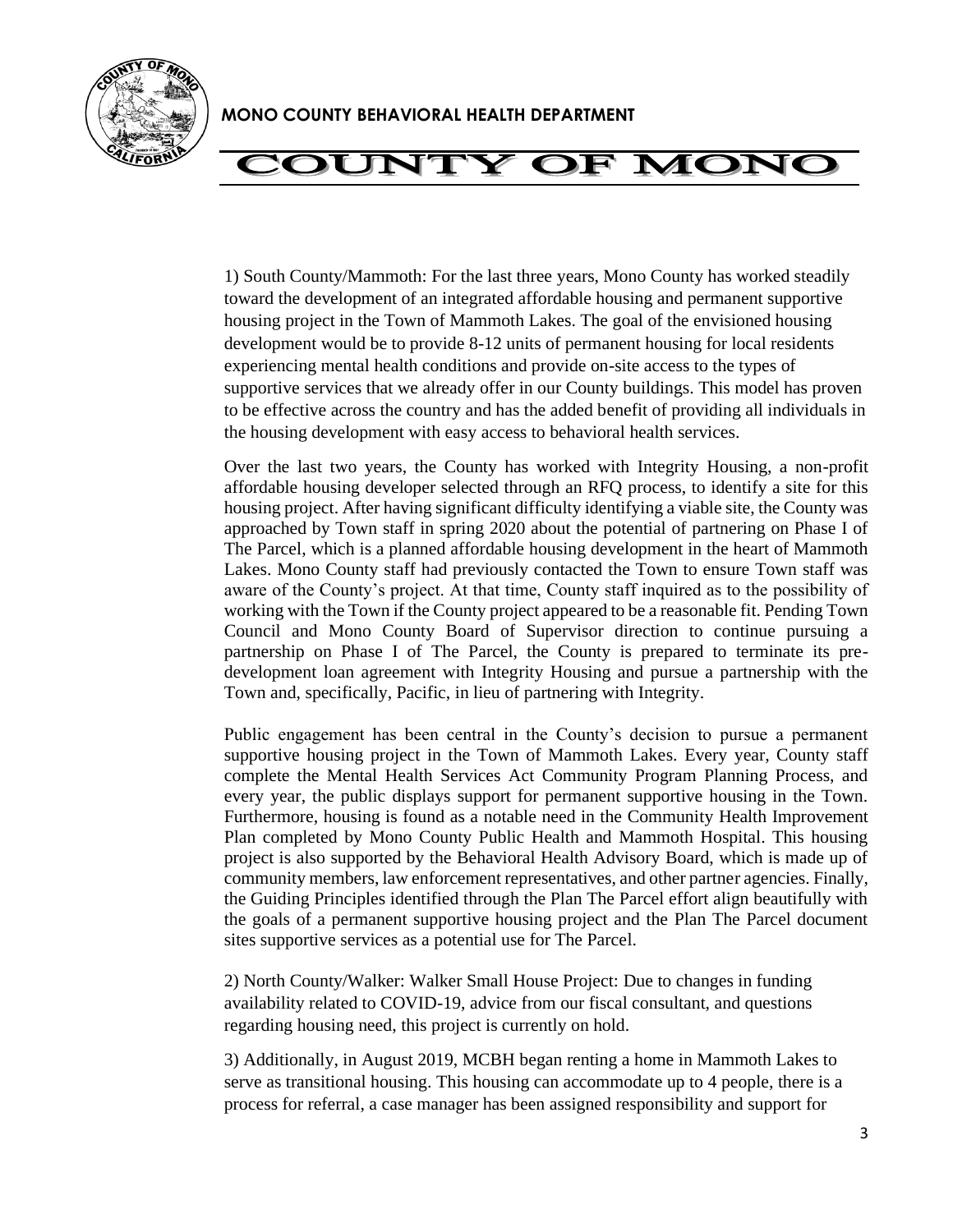

housing residents (serving as "house manager"), residents sign an agreement, and agree to abide by the protocols, guidelines, rules, policies, expectations. The Housing Committee holds weekly meetings, has created a Microsoft Teams platform to stay current and connected and to support and assist housing residents in every way possible.

- 3. Objective: Through Drug-Medi-Cal, the state mandates that Mono County Behavioral Health will provide and/or facilitate points of access for residents needing Medically Assisted Treatment (Methadone, Suboxone, Vivitrol).
	- a. Goal: It is MCBH's goal to continue to promote this best practice and attempt to find providers who are licensed to provide MAT throughout FY 2017-2018.
	- b. Planned Steps and Activities to reach goal:
		- i. MCBH will coordinate with the waivered provider in Coleville to provide MAT to clients in the northern part of the county.
		- ii. Research through outreach and collaborative efforts.
		- iii. Research possibilities through Project ECHO.
	- c. End of year evaluation Goal was met. MCBH has facilitated points of access for Medically Assisted Treatment through our telepsychiatry contract services with Native American Mental Health Services DBA North American Mental Health Services (NAMHS).

### **B. Quality of Care**

- 1. Objective: Begin Regional Innovation Project with Inyo and Alpine Counties.
	- a. Goal: The Eastern Sierra Strengths Model Learning Collaborative is a two-year program for those working with people who are engaged with any one of the following programs: Behavioral Health, Public Health, Child Welfare, Probation, Law Enforcement, Wild Iris, Hospital/Medical Services, Schools. This innovation program will provide monthly training, with trainers coming to the region. It will teach providers to use the strengths assessment and personal recovery planning tools. The aim of these tools is to improve outcomes such as housing, employment, social involvement, and education through adherence to treatment services that promote hope, wellbeing, and purpose for our most vulnerable residents. At the conclusion of the Collaborative, it is MCBH's goal to:
		- i. Achieve "high fidelity" to the Strengths Model as measured by the Strengths Model Fidelity Scale developed by University of Kansas researchers.
		- ii. Among clients who receive the Strengths Model intervention, increase rates of employment by 15%, increase rates of education by 10%, and increase rates of independent living by 15% by October 2019, as measured by quarterly outcome data collection and analysis completed by the California Institute for Behavioral Health Solutions.
	- b. Planned Steps and Activities to reach goal:
		- i. Schedule a Fidelity Baseline Review in the 4th Quarter of 2017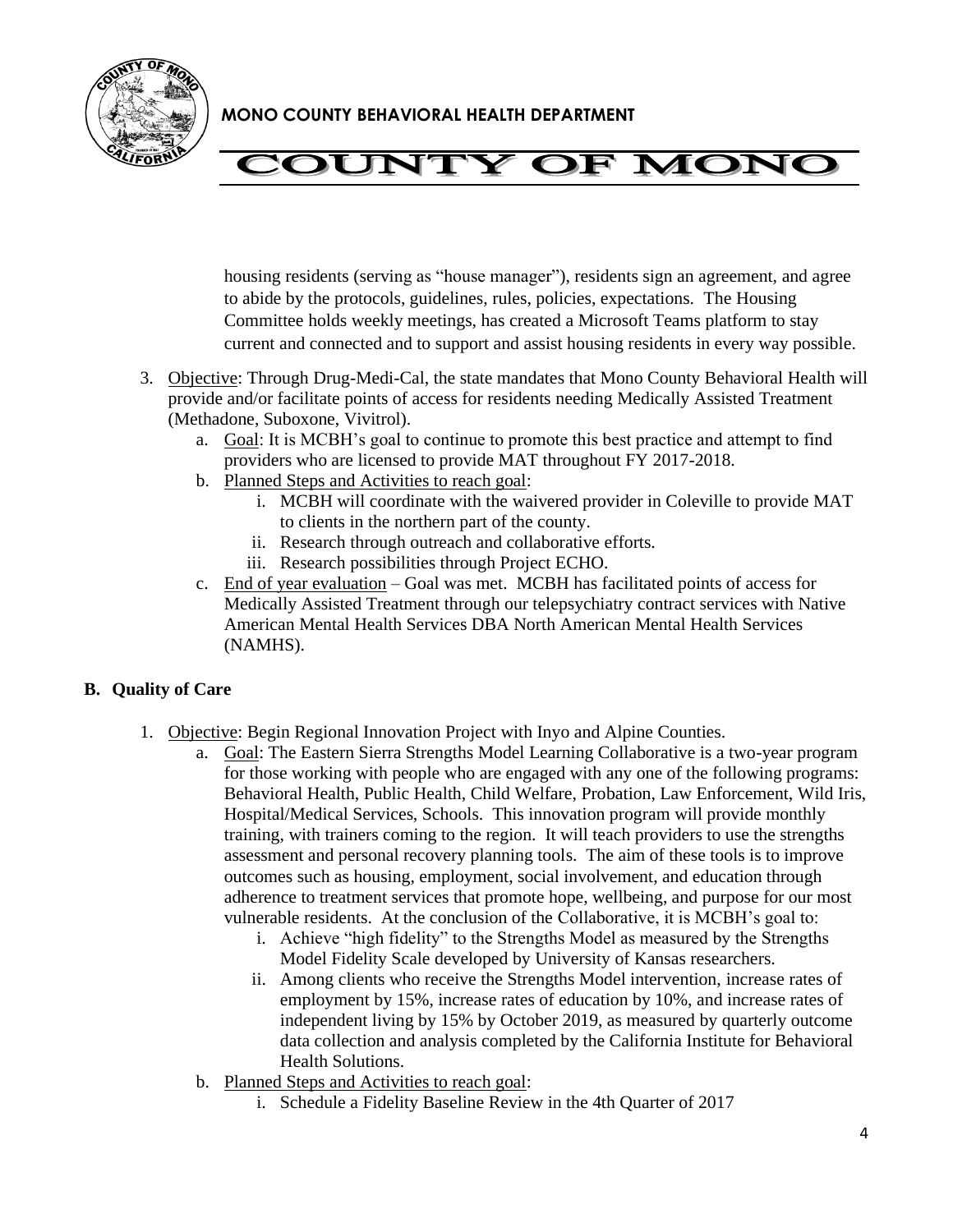



- ii. Participate in Learning Sessions as follows:
	- 1. Learning Session 1 January 24-25, 2018
	- 2. Learning Session 2 March 28-29, 2018
	- 3. Learning Session 3 July 11-12, 2018
	- 4. Learning Session 4 September 26-27, 2018
	- 5. Learning Session 5 February 6-7, 2019
- c. End of year evaluation Goal has been met with the "begin" portion of the objective and MCBH will continue this objective in 2021 with a revised "sustainability" phase of this goal. A Fidelity Baseline Review was completed in November 2017. Staff has participated in all 5 Learning Sessions as indicated above. Data collection and analysis Data collection and analysis as relates to the fidelity reviews mentioned above, was completed on schedule. The MHP has implemented the following evidence-based strengths model forms from the Eastern Sierra Strengths-Based Learning Collaborative (ESSBLC):
	- o Strengths Assessment
	- o Personal Recovery Plan
	- o Motivational Interviewing

MCBH has also created its' own Care Coordination/Case Management assessment for initial assistance with understanding a client's needs

- o Need for Care Coordination / Rehab Aid Services
- 2. Objective: Create an "Intensive Outpatient Service" delivery system as defined by the State of California Substance Use Program.
	- a. Goal: It is MCBH's goal to train all staff in treatment modalities that enhance and expand the "abstinence only" methods by June 30, 2018.
	- b. Planned Steps and Activities to reach goal:
		- i. Staff training at MCBH.
	- c. End of year evaluation Goal was partially met. MCBH has trained Substance Use Disorder staff in treatment modalities that enhance and expand the "abstinence only" methods, however MCBH will continue this objective in the 2021 plan with a revised objective, goal, and planned steps and activities. MCBH has created an "Intensive Outpatient Service" delivery system as defined by the State of California Substance Use Program. All staff have not been trained to date, however all Substance Use Disorder staff has been trained in treatment modalities that enhance and expand the "abstinence only" curriculum and community-based resources such as NA, AA, and faith-based supports.
- 3. Objective: Create and implement tools to facilitate communication and collaboration for the Wraparound program, Student Attendance Review Board (SARB), and other collaborative Family Team approaches to treatment.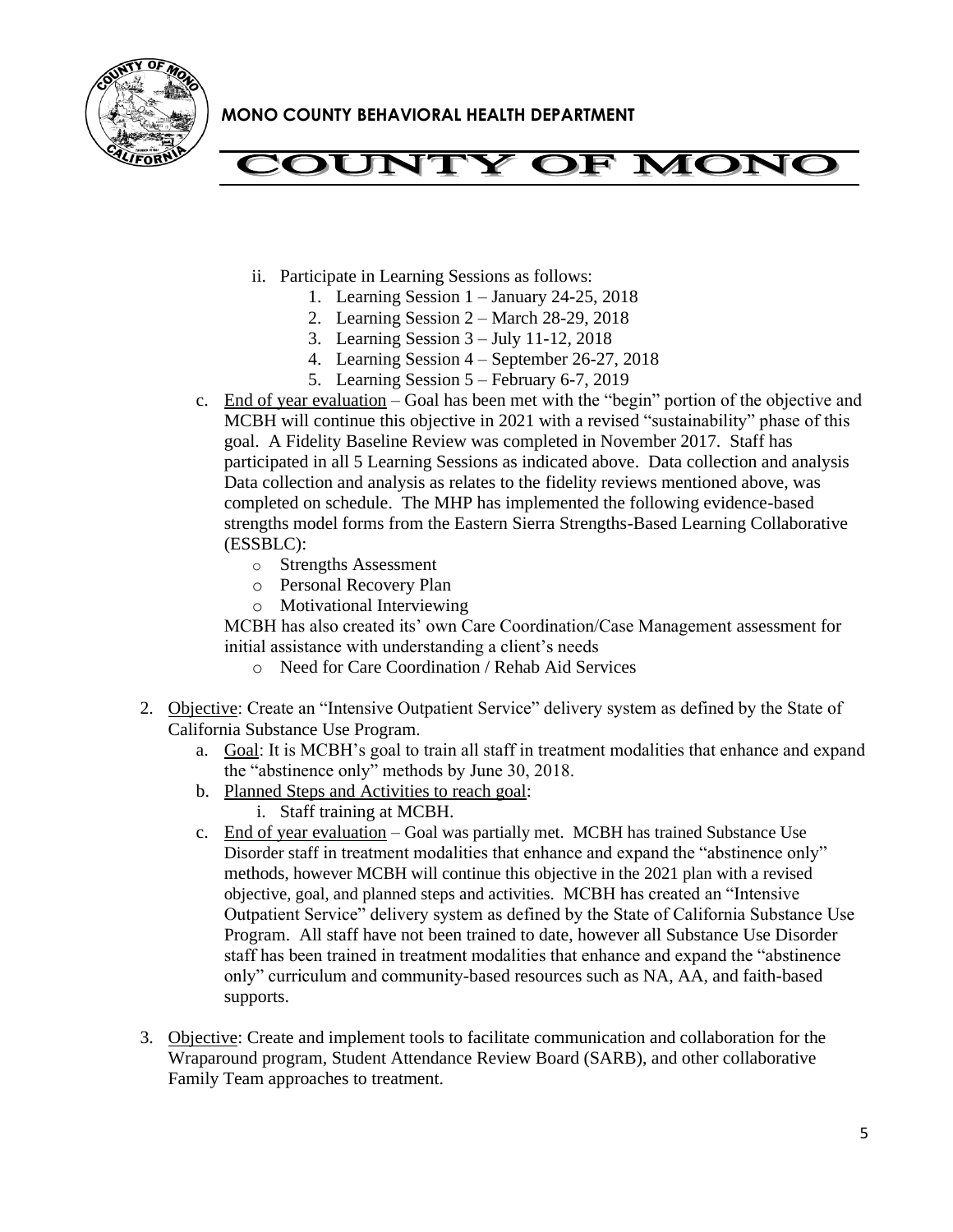

# **COUNTY OF MONO**

- a. Goal: It is MCBH's goal to launch a Wraparound SharePoint internal website by August 15, 2017.
- b. Goal: It is MCBH's goal to conduct a needs assessment with other collaborative family teams (i.e., the Multi-Disciplinary Team) to learn more about their needs for communication and collaboration tools by June 15, 2018.
- c. Planned Steps and Activities to reach goal:
	- i. Development of system for wants/needs of above programs.
	- ii. Creating and designing website in collaboration with the Information Technology Department.
- d. End of year evaluation Goal was met. MCBH has created and launched a Wraparound SharePoint internal website. MCBH conducted a needs assessment with other collaborative family teams (i.e., the Multi-Disciplinary Team) and learned more about their needs for communication and collaboration tools. Forms have been created and are being utilized. MCBH Wraparound team is doing collaborative cross-agency training to integrate the SOP Model with Wraparound Practice and CFT processes. The team has also implemented the CANS assessment into Wraparound process, ICC, and CFT to increase communication. Additionally, the Wraparound team has created a Microsoft Teams platform to stay timely, current, communicate efficiently, and to stay connected amongst the team. This objective will not be continued in the upcoming QI work plan.
- 4. Objective: Outreach to community members, consumers, family members, other agencies, nonprofits, etc., for membership in the QIC meetings.
	- a. Goal: Continually improving upon consumer outcomes, access to care and quality of care and increasing membership of the QIC by December 2018.
	- b. Planned Steps and Activities to reach goal:
		- i. Staff reaching out to consumers at the end of sessions.
		- ii. Flyers on the counter at the Front Office window that consumers may take with them.
		- iii. Postings on our website/Facebook pages.
		- iv. Flyer postings:
			- 1. In our lobby.
				- 2. Wellness Centers.
		- v. Outreach to collaborating agencies (posting in their lobbies, etc.)
		- vi. Email out to those currently on our Wellness Calendar email list.
		- vii. Provide information at Focus Groups.
		- viii. Outreach to non-profits (e.g. Wild Iris and other area non-profit agencies)
		- ix. "Feet on the ground" outreach (walking into agencies/businesses)
		- x. Address at the Board of Supervisors Meetings when doing a presentation and/or during the public open-session portion of the meeting.
	- c. End of year evaluation Goal has not been met. MCBH will continue this objective in 2021 with an updated goal and planned steps and activities to reach goal. MCBH will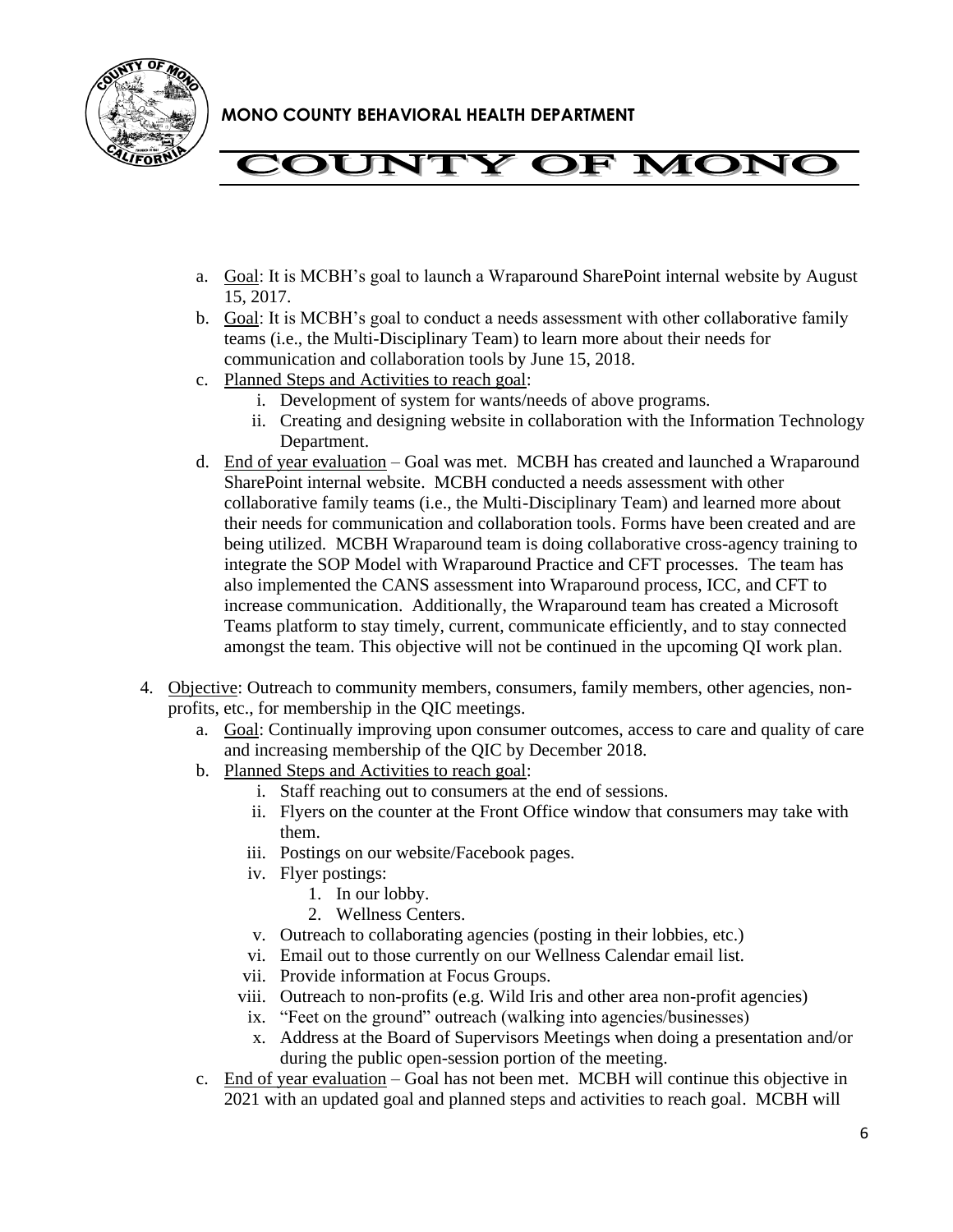

# **COUNTY OF MONO**

continue and MCBH continues to work towards membership in the QIC meetings by discussing "Client and family representation" at the monthly QIC meeting.

### **C. Consumer Outcomes**

- 1. Objective: Facilitate three (3) Wellness Forums in June Lake area to address area mental health and substance use treatment needs, as well as promote stigma reduction. These forums will ask community members to identify stressors that they are dealing with and how they cope.
	- a. Goal: It is MCBH's goal to have twelve (12) community members at each session and to follow-up with the community by September 1, 2018, with proposals for programs and services that will meet the identified needs.
	- b. Planned Steps and Activities to reach goal:
		- i. Development of questions/tools, etc., for Wellness Forums.
		- ii. Presentations and discussions at Forums.
	- c. End of year evaluation Goal was partially met. MCBH held 2 Wellness Forums instead of 3. These two events allowed MCBH to connect on a personal level with key community members and hear top concerns related to mental health and substance use, as well as ideas for further promotion the health and wellness of this resort community. Additionally, the information gathered was reported and used in the Community Program Planning Process of the Mental Health Services Act Annual Update and Three-Year Plan. MCBH has determined that this objective will not be continued on the next QI work plan.
- 2. Objective: Implement Wraparound program evaluation, including CANS assessment, Family Empowerment Scale, and Wrap Principle Fidelity Surveys for all new families entering Wrap.
	- a. Goal: Higher level of care for consumers.
	- b. Planned Steps and Activities to reach goal:
		- i. Evaluation and implementation of program.
	- c. End of year evaluation Goal was partially met. MCBH has started implementation of these tools and is currently in the process of evaluation of the program. MCBH will continue this objective in 2021 with an updated goal and updated planned steps and activities to reach goal.
- 3. Objective: Working in conjunction with the Special Project Coordinator of the Community Corrections Partnership (AB109 Realignment), MCBH will create a comprehensive response to address opiate and other narcotic use in Mono County as it relates to treatment, prevention, and enforcement.
	- a. Goal: It is MCBH's goal to actively collaborate with agencies such as Mammoth Hospital, Mono County District Attorney, Law Enforcement agencies, and other county departments to establish a full spectrum response for those struggling with opiate/narcotic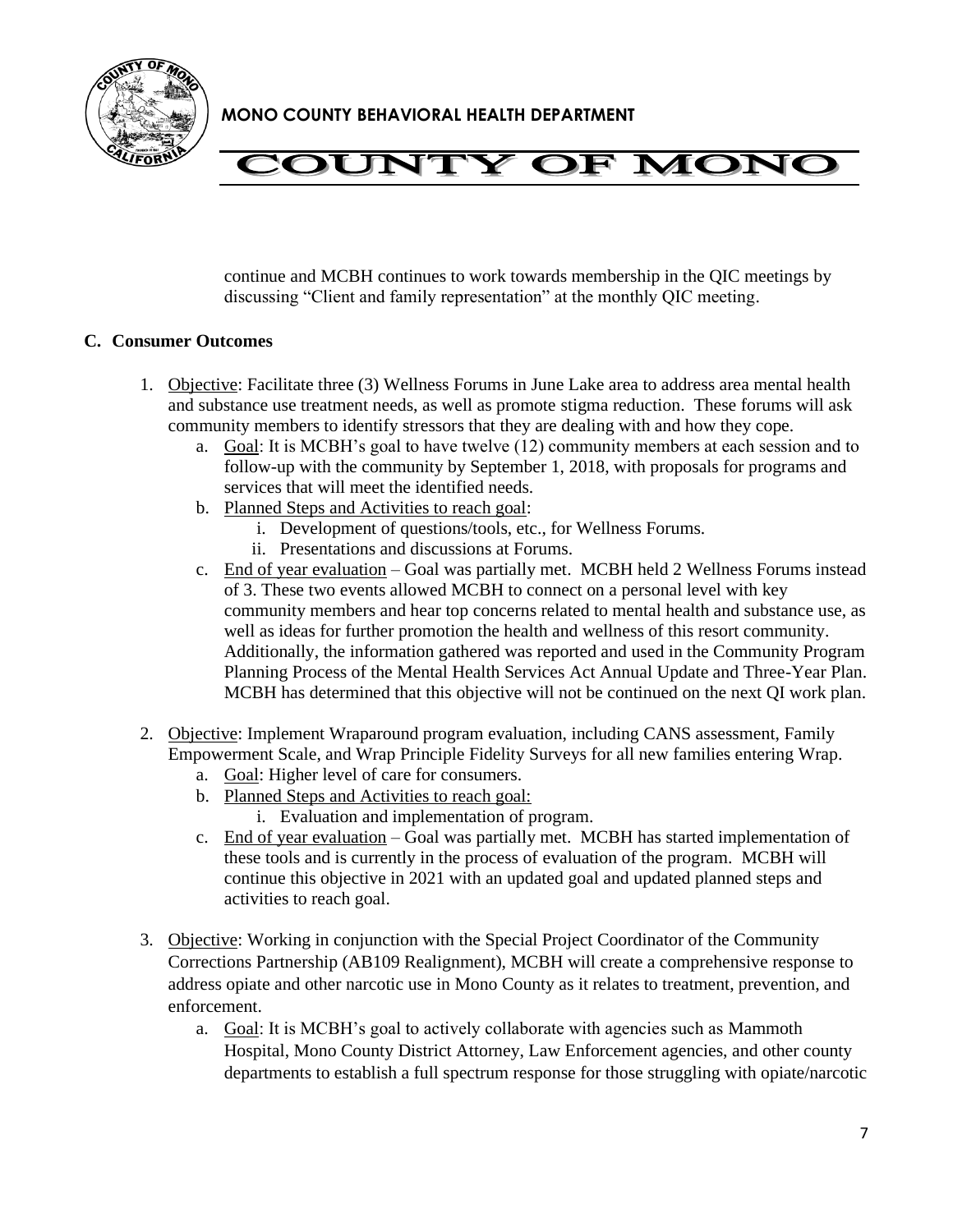

addiction. This collaboration will result in a structured prevention, enforcement, and treatment plan to be implemented by June 30, 2018.

- b. Planned Steps and Activities to reach goal:
	- i. Evaluation and implementation.
	- ii. Collaboration with various agencies.
- c. End of year evaluation Goal was partially met. MCBH established a point person within the department to work on our opioid response, sent 3 staff to multi-day harm reduction trainings, worked in conjunction with Mono County Public Health Department to coordinate a comprehensive response to address opiate and other narcotic use in Mono County and in the last fiscal year, MCBH was accredited by the State to do syringe exchange and Narcan distribution. MCBH also enrolled with the warehouse association for obtaining supplies and continues with ongoing monthly trainings that are facilitated by Dr. Tom Boo, Mono County Public Health Officer. Additionally, MCBH began collaboration meetings with Inyo County in the Fall of 2019 and will continue ongoing partnerships with them. MCBH will continue this objective in 2021.
- 4. Objective: Continue to advance the use of our Electronic Health Record system through Echo Corporation, including increased data completeness, improved timeliness of notes, and more specific coding mechanisms for time/productivity studies.
	- a. Goal: It is MCBH's goal to continually strive for improved consumer outcomes.
	- b. Planned Steps and Activities to reach goal:
		- i. Continue with Echo Corporation training.
		- ii. Continue with MCBH staff training.
	- c. End of year evaluation Goal was partially met. MCBH has surveyed staff regarding Echo coding, performed time studies, and has provided the below trainings. MCBH will continue to provide on-going, regular trainings.
		- i. 4/5/18 Chart Review
		- ii. 4/12/18 Chart Review
		- iii. 5/3/18 Codes (Echo)
		- iv. 7/5/18 Chart Review
		- v. 9/6/18 Chart Review
		- vi. 1/3/19 Chart Review
		- vii. 2/13/19 Clinical updates
		- viii. 3/7/19 QA Training Code Review
		- ix. 6/6/19 Chart Review
		- x. 7/11/19 Chart Review
		- xi. 8/1/19 Chart Review
		- xii. 10/3/19 Chart Review
		- xiii. 2/6/20 Code Training/Chart Review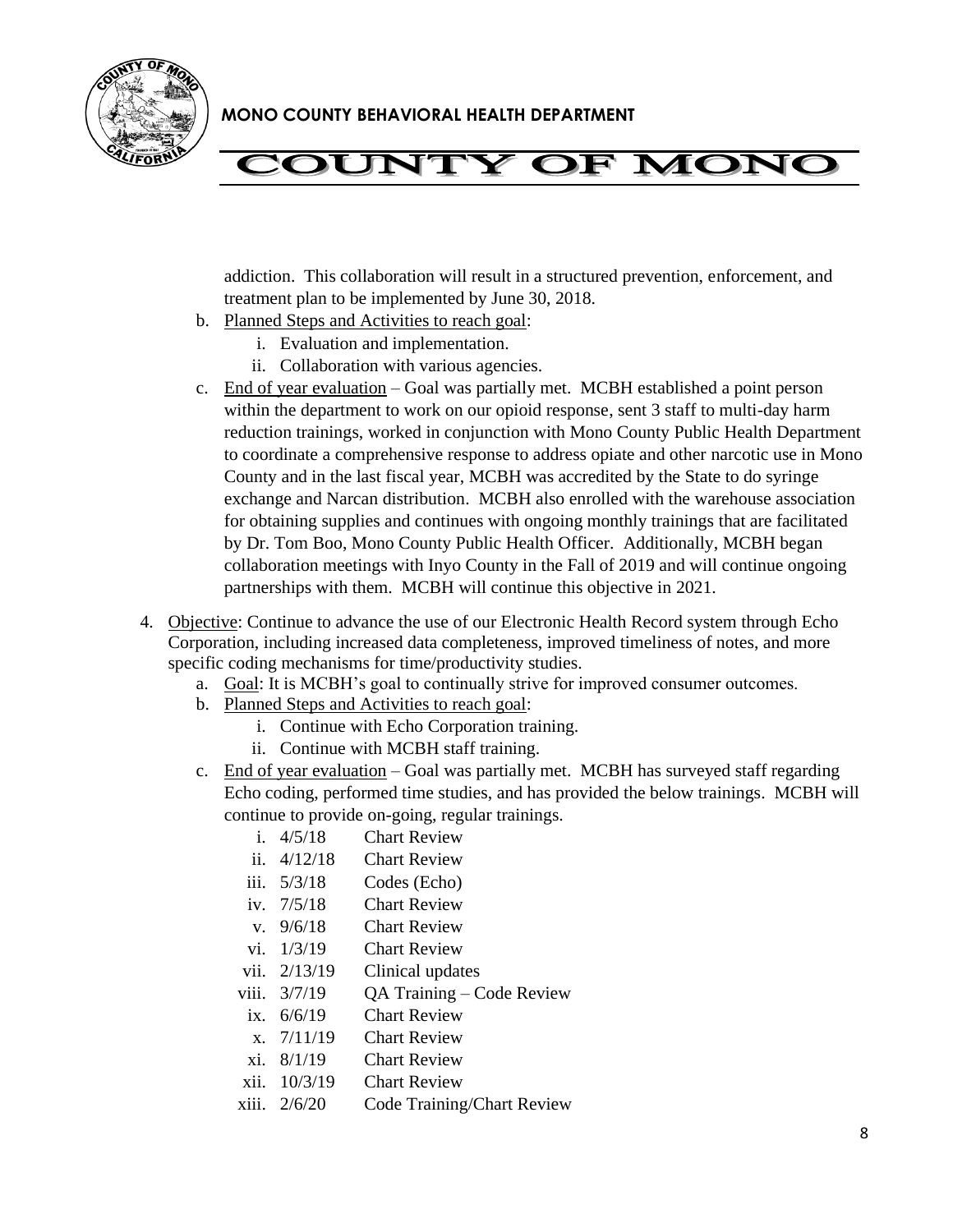



|        | xiv. 3/5/20  | Code Training          |
|--------|--------------|------------------------|
| XV.    | 4/16/20      | <b>Code Training</b>   |
| xvi.   | 6/11/20      | <b>Chart Review</b>    |
| xvii.  | 6/23/20      | <b>Crisis Training</b> |
| xviii. | 6/25/20      | <b>Crisis Training</b> |
|        | xix. 7/28/20 | Code Training          |
| XX.    | 9/3/20       | <b>Crisis Training</b> |
|        | xxi. 9/28/20 | <b>Chart Review</b>    |
| xxii.  | 10/20/20     | Code Training          |

In 2020, however, MCBH has decided to select an upgraded EHR system and will continue this objective in 2021 with an updated goal and updated planned steps and activities to reach goal.

### **D. Evidence of QI activities**

### • **Clinical PIP**

1. Objective: Please refer to **Addendum A** for Objectives, Goals, and Planned Steps and Activities to reach goal.

### • **Non-Clinical PIP**

1. Objective: Please refer to **Addendum B** for Objectives, Goals, and Planned Steps and Activities to reach goal.

#### **E. Monitoring activities**

- 1. Objective: Ensure that all charts are up to date, have informing materials, contain active treatment plans, and contain services which build off the medical necessity and milestones.
	- a. Goal: Monitor 35% of Medi-Cal charts.
	- b. Planned Steps and Activities to reach goal:
		- i. Train staff quarterly on how to write effective progress notes, milestones, and keep charts in working order.
		- ii. Continue improving review system, run PDSA's to determine effectiveness.
		- iii. QA Coordinator and Clinical Supervisor will review charts with Chart review tool, provide feedback, and correct any chart problems.
		- iv. Reviewed charts will be documented in Chart Review log, with any uncorrectable errors.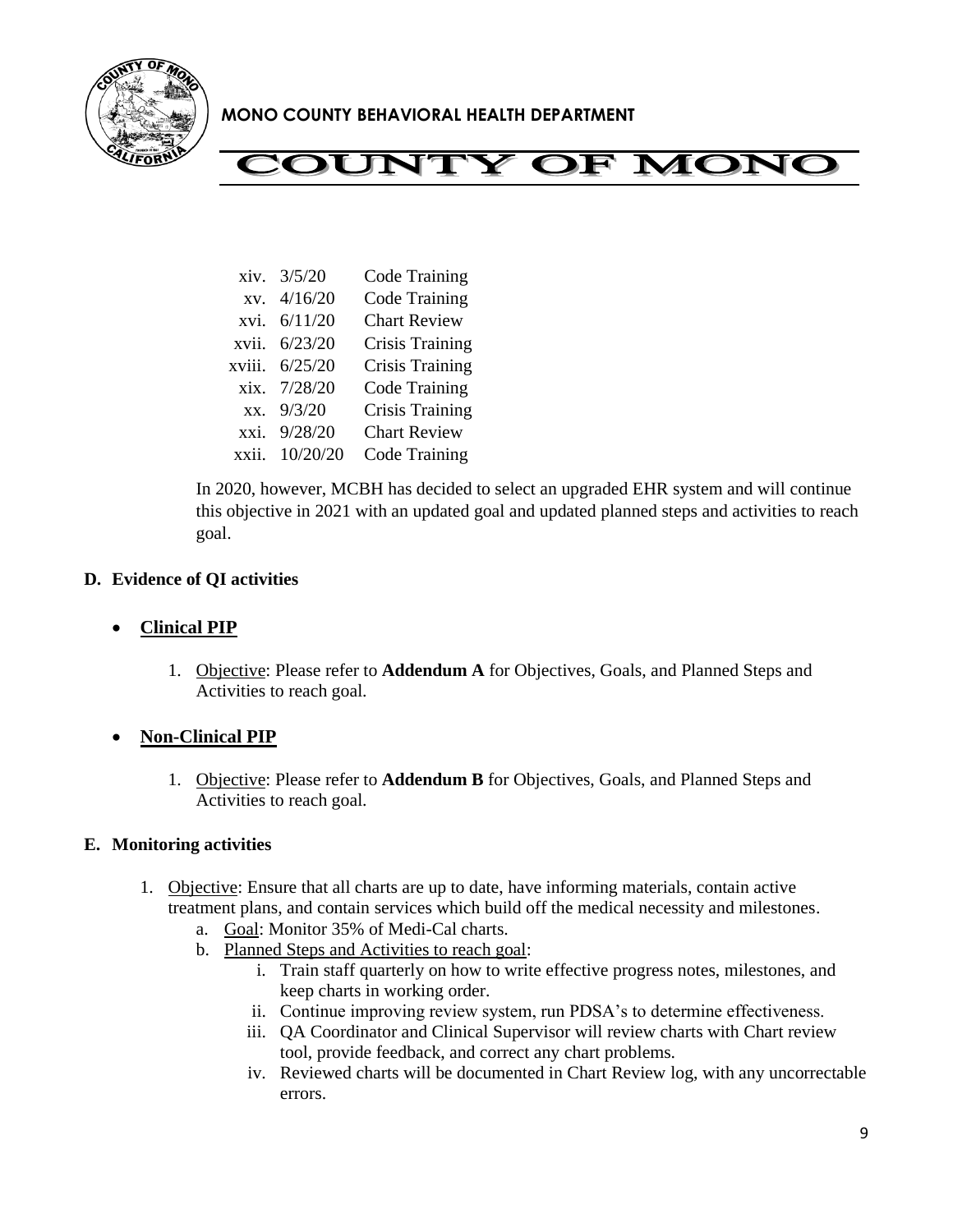



- v. Any disallowances found will be submitted to fiscal department for correction. c. End of year evaluation – Goal was partially met. MCBH ensures that all charts are up to date, have informing materials, contain active treatment plans, and contain services which build off the medical necessity and milestones. MCBH has provided the below trainings. MCBH will continue to provide regular, on-going chart reviews and trainings. MCBH will continue this objective in 2021.
	- i. 4/5/18 Chart Review
	- ii. 4/12/18 Chart Review
	- iii. 5/3/18 Codes (Echo)
	- iv. 7/5/18 Chart Review
	- v. 9/6/18 Chart Review
	- vi. 1/3/19 Chart Review
	- vii. 2/13/19 Clinical updates
	- viii. 3/7/19 QA Training Code Review
	- ix. 6/6/19 Chart Review
	- x. 7/11/19 Chart Review
	- xi. 8/1/19 Chart Review
	- xii. 10/3/19 Chart Review
	- xiii. 2/6/20 Code Training/Chart Review
	- xiv. 3/5/20 Code Training
	- xv. 4/16/20 Code Training
	- xvi. 6/11/20 Chart Review
	- xvii. 6/23/20 Crisis Training
	- xviii. 6/25/20 Crisis Training
	- xix. 7/28/20 Code Training
	- xx. 9/3/20 Crisis Training
	- xxi. 9/28/20 Chart Review
	- xxii. 10/20/20 Code Training
- 2. Objective: Protect consumers and MHP from fraudulent billing.
	- a. Goal: Verify 10% of delivered service a month.
	- b. Planned Steps and Activities to reach goal:
		- i. QA Coordinator and Committee will continue with current system for monitoring delivered services.
		- ii. Monitoring will occur on monthly basis.
		- iii. Analyze instances of services being recorded in an erroneous manner.
		- iv. Committee will evaluate any discrepancies found in billing and client verification.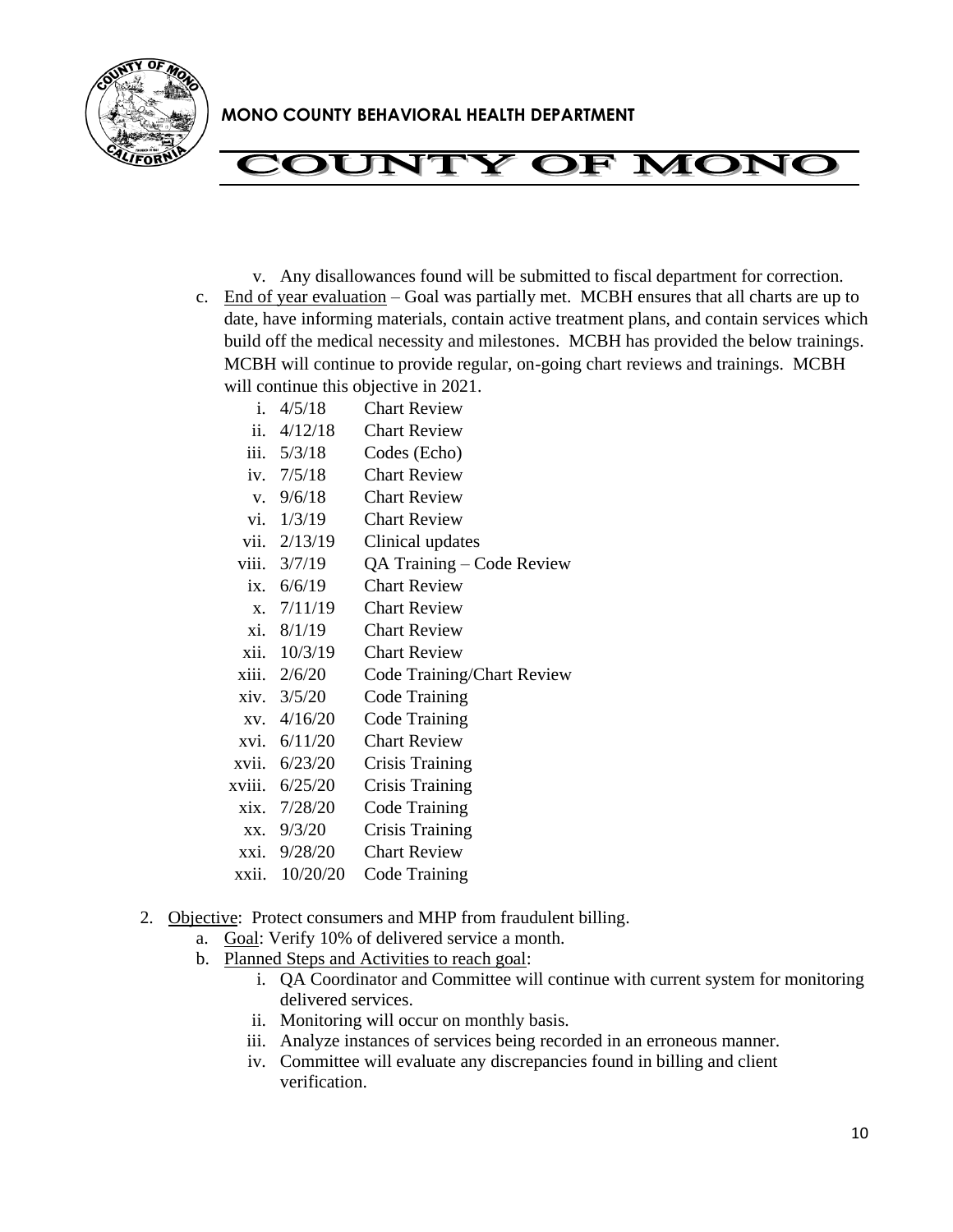



- v. QA Coordinator recognizes the need for further training and will schedule upcoming trainings with Fiscal & Technical Specialist III and/or Fiscal & Administrative Services Officer.
- c. End of year evaluation Goal has not been met. This objective is currently in process. MCBH will continue this objective in 2021.

#### **F. Accessibility of Services**

- 1. Objective: Maintain timely access to services for all new clients.
	- a. Goal: All clients seen within 10 days of registration.
	- b. Planned Steps and Activities to reach goal:
		- i. Front office staff enter all new registrations and intake appointments to intake log.
		- ii. QA Coordinator will review intake log on monthly basis.
		- iii. QA Coordinator will analyze instances of services lapsing more than 10 days and bring these instances to Committee meetings.
		- iv. Committee will identify any system improvements to make.
		- v. Committee will create PDSA and implement system changes to keep appointment time at 10 days or less.
	- c. End of year evaluation Goal was partially met. Front office staff entered all new registrations and intake appointments to intake log. QA Coordinator reviewed intake log on monthly basis, analyzed instances of services lapsing more than 10 business days and brought those instances to the QIC meetings. The QIC identified any system improvements to be made and implemented system changes, such as trainings and updating our intake logs as appropriate, to keep appointment time at 10 business days or less. In FY 18/19, four new clients did not meet the objective of "length of time from initial request to first kept appointment", (note: two of those four did meet "length of time from initial request to first offered appointment"). In FY 19/20, two new clients did not meet the "length of time from initial request to first kept appointment", however all four did meet "length of time from initial request to first offered appointment.") Since 6/30/20, 100% of clients have been offered, and have kept, appointments within 10 days of registration. MCBH will continue this objective in 2021.

### **G. Cultural Competence**

- 1. Objective: Have all staff trained annual in cultural competence.
	- a. Goal: 100% of therapists, case managers, office staff, and administrative staff receive one four-hour training about cultural competency annually.
	- b. Planned Steps and Activities to reach goal:
		- i. Engage/hire/contract with trainers for cultural competency.
		- ii. Close office during trainings so all staff can attend.